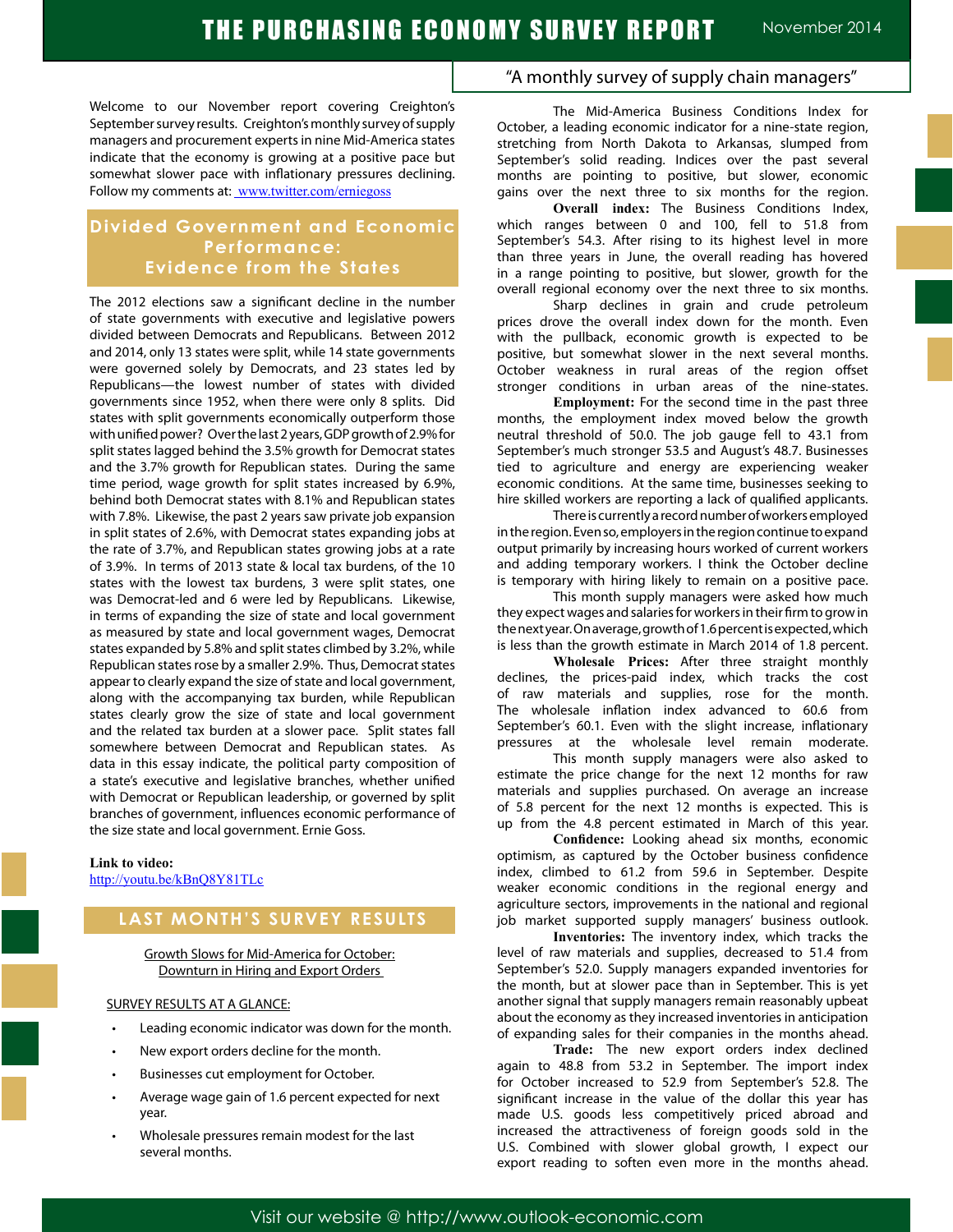"A monthly survey of supply chain managers"

# THE PURCHASING ECONOMY SURVEY REPORT November 2014

**Delivery speed:** The delivery lead time index decreased to 56.2 from 59.0 in September. Businesses in the region continue to report supply bottlenecks in obtaining timely delivery of raw materials and supplies. **Other components:** Other components of the October

Business Conditions Index were new orders at 53.6, up from 52.9 in September; production or sales rose to 55.0 from last month's 54.3.

The Creighton Economic Forecasting Group has conducted the monthly survey of supply managers in nine states since 1994 to produce leading economic indicators of the Mid-America economy. States included in the survey are Arkansas, Iowa, Kansas, Minnesota, Missouri, Nebraska, North Dakota, Oklahoma and South Dakota.

The forecasting group's overall index, referred to as the Business Conditions Index, ranges between 0 and 100. An index greater than 50 indicates an expansionary economy over the course of the next three to six months. The Business Conditions Index is a mathematical average of indices for new orders, production or sales, employment, inventories and delivery lead time. This is the same methodology used by the National Institute for Supply Management, formerly the Purchasing Management Association, since 1931.

# **MID-AMERICA STATES**

### ARKANSAS

The overall index, or leading economic indicator, for Arkansas advanced to a weak 49.3 from September's 47.0. Components of the index from the monthly survey of supply managers were new orders at 50.7, production or sales at 48.8, delivery lead time at 60.9, inventories at 43.5, and employment at 42.7. Pullbacks among nondurable goods producers and technology firms more than offset growth for durable goods manufacturers for October. Businesses continue to expand construction activity at a solid pace in the state. Average weekly wages declined by 1.2 percent over the past 12 months, worst in the region, for private workers in Arkansas.

#### IOWA

Iowa's Business Conditions Index for October fell to a tepid 51.4 from 51.5 in September. This is the fourth consecutive month that the reading has declined. Components of the index from the monthly survey of supply managers were new orders at 46.0, production or sales at 46.6, delivery lead time at 65.6, employment at 54.2, and inventories at 43.5. Durable goods producers, including agriculture equipment producers and nondurable goods manufacturers, especially food processors, reported much slower growth than recorded earlier in the year. Businesses continue to expand construction projects in the state. Average weekly wages expanded by 2.1 percent over the past 12 months for private workers in Iowa.

#### **KANSAS**

The Kansas Business Conditions Index for October dipped to healthy 62.4 from September's 69.7. Components of the leading economic indicator from the monthly survey of supply managers were new orders at 80.6, production or sales at 74.3, delivery lead time at 48.6, employment at 41.8, and inventories at 66.7. Economic pullbacks among durable goods producers, including transportation equipment manufacturers, were more than offset by solid growth for nondurable goods producers in the state. Average weekly wages expanded by 2.9 percent over the past 12 months for private workers in the state.

#### MINNESOTA

October survey results mark the 23rd straight month Minnesota's Business Conditions Index has remained above growth neutral. The index slipped to a very healthy 63.7 from September's 66.3. Components of the index from the October survey of supply managers in the state were new orders at 65.4, production or sales at 67.4, delivery lead time at 62.2, inventories at 67.0, and employment at 56.9. Durable goods producers, especially those with ties to vehicle manufacturing, are experiencing strong growth. Nondurable goods manufacturers, including food processors, benefited from an expanding U.S. economy. Growth in construction continues to be a source of state growth. Average weekly wages expanded by 0.9 percent over the past 12 months for private workers in Minnesota.

### **MISSOURI**

- The U.S. economy added 214,000 jobs in October the unemployment rate ticked down to 5.8% from 5. in September.
- As tax revenues increased and spending cuts took effect the 2014 budget deficit dropped to the lowest level six years.
- Third quarter GDP growth (annualized) came in about 3.0%. While not vigorous, it is better than we have be seeking.

The October Business Conditions Index for Missouri declined to a solid 57.1 from September's 57.7. Components of the index from the survey of supply managers for October were new orders at 58.1, production or sales at 59.7, delivery lead time at 56.9, inventories at 57.7, and employment at 52.8. As in prior months, durable manufacturers, especially vehicle producers, and nondurable goods manufacturers, except for food processors, reported very healthy expansions for the month. Trucking firms have benefited significantly from the manufacturing growth. Average weekly wages expanded by 2.1 percent over the past 12 months for private workers in the state.

- Overall, wages were up 2% for the 12 months ended October. That was a bit better than the 1.7% inflat rate, but not nearly enough growth to make up for ground lost during the Great Recession.
- The S&P/Case Shiller composite index gained 5.69 August over last year, the slowest year-on-year incre since November 2012.
- $\cdot$  Although the number of people out of work six month longer has fallen 28% over the past year, some 3 mil can't find a full-time job. That's still higher than anyt before the 2007-2009 recession.

#### NEBRASKA

For the 10th straight month, Nebraska's Business Conditions Index remained above growth neutral 50.0. However, the October index, a leading economic indicator from a survey of supply managers in the state, fell to a tepid 50.3 from September's 51.8. Components of the index for October were new orders at 51.9, production or sales at 54.8, delivery lead time at 54.2, inventories at 48.8, and employment at 42.0. Growth for nondurable goods producers, including food processors, more than offset weakness for durable goods manufacturers in the state. Expansions for manufacturers in Nebraska have significantly benefited trucking firms in the state. I expect Nebraska growth for the final quarter of 2014 to be well down from the same period in 2013. Average weekly wages expanded by 1.8 percent over the past 12 months for private workers in the state.

#### NORTH DAKOTA

|                                                                                                                                                                                                                                                                                                                                                                                                                                                                                                                              | "A monthly survey of supply chain managers"                                                                                                                                                                                                                                                                                                                                                                                                     |
|------------------------------------------------------------------------------------------------------------------------------------------------------------------------------------------------------------------------------------------------------------------------------------------------------------------------------------------------------------------------------------------------------------------------------------------------------------------------------------------------------------------------------|-------------------------------------------------------------------------------------------------------------------------------------------------------------------------------------------------------------------------------------------------------------------------------------------------------------------------------------------------------------------------------------------------------------------------------------------------|
| sales at 26.6, delivery lead time at 52.4, inventories at 60.9, and<br>employment at 42.6. Durable goods producers, except for firms<br>with ties to transportation equipment, and nondurable goods<br>manufacturers, except for food processors, reported growth<br>for the month. Based on survey results, I expect economic<br>growth for the final quarter of 2014 to be down from the<br>same period in 2013. Average weekly wages expanded by 0.9<br>percent over the past 12 months for private workers in the state. | Statistics, as part of its employment report, releases its<br>wage number. Year over year growth of 2.0% or less<br>will encourage the Federal Reserve Bank to keep short<br>term interest rates low until the middle of 2015. Above<br>2.0% could be an early warning signal of rate increases<br>earlier than that time.<br>Jobs: On Friday Dec. 5, the U.S. Bureau of Labor Statistics<br>(BLS) will release employment report for November. |
| <b>SOUTH DAKOTA</b><br>After moving below growth neutral in November of 2012, South<br>Dakota's leading economic indicator has been above growth<br>neutral 50.0 each month since. The Business Conditions Index,                                                                                                                                                                                                                                                                                                            | Another strong report (job additions above 200.000) will<br>push the Fed to raise interest rates sooner than expected.                                                                                                                                                                                                                                                                                                                          |
| from the monthly survey of supply managers, fell to a weak 51.8                                                                                                                                                                                                                                                                                                                                                                                                                                                              | <b>FROM GOSS:</b>                                                                                                                                                                                                                                                                                                                                                                                                                               |
| from September's 55.0. Components of the overall index for<br>October were new orders at 48.4, production or sales at 63.2,<br>delivery lead time at 57.0, inventories at 38.7, and employment at<br>51.8. Manufacturers in the state continue to expand operations.<br>However, the expansion is slowing as companies have reduced<br>the hours worked for current employees. I expect growth to<br>remain positive for the final quarter of 2014, but down from the                                                        | Well, I was dead wrong on my Q3 GDP growth forecast.<br>I expected 2% or less, and it was above 3%. There is too<br>much weakness in the farm and energy sectors to expect<br>Q4 growth numbers to come in above 2% or even close<br>to Q3 growth.                                                                                                                                                                                              |
| same period in 2013. Average weekly wages expanded by 0.3<br>percent over the past 12 months for private workers in the state.                                                                                                                                                                                                                                                                                                                                                                                               | I expect housing prices growth to continue to move<br>lower, but remain positive.                                                                                                                                                                                                                                                                                                                                                               |
| THE BULLISH NEWS                                                                                                                                                                                                                                                                                                                                                                                                                                                                                                             | Part-time job creation will continue to be a big part of<br>U.S. employment growth.                                                                                                                                                                                                                                                                                                                                                             |
| The U.S. economy added 214,000 jobs in October and<br>the unemployment rate ticked down to 5.8% from 5.9%<br>in September.                                                                                                                                                                                                                                                                                                                                                                                                   | Nationally, this will be the best holiday shopping season<br>since 2007.                                                                                                                                                                                                                                                                                                                                                                        |
| As tax revenues increased and spending cuts took effect,<br>$\bullet$                                                                                                                                                                                                                                                                                                                                                                                                                                                        | <b>OTHER REPORTS:</b>                                                                                                                                                                                                                                                                                                                                                                                                                           |
| the 2014 budget deficit dropped to the lowest level in<br>six years.                                                                                                                                                                                                                                                                                                                                                                                                                                                         | National Association of Business Economics (NABE):                                                                                                                                                                                                                                                                                                                                                                                              |
| Third quarter GDP growth (annualized) came in above<br>3.0%. While not vigorous, it is better than we have been<br>seeking.                                                                                                                                                                                                                                                                                                                                                                                                  | "Business conditions continued to improve during<br>the third quarter, albeit at a marginally subdued pace<br>from that of the second quarter, and the majority of<br>the NABE Business Conditions Survey panelists report<br>strong expectations for continued economic growth,"<br>said NABE President John Silvia, chief economist for                                                                                                       |
| <b>THE BEARISH NEWS</b>                                                                                                                                                                                                                                                                                                                                                                                                                                                                                                      | Wells Fargo Securities. "Results from NABE's October<br>2014 Business Conditions Survey suggest that growth                                                                                                                                                                                                                                                                                                                                     |
| Overall, wages were up 2% for the 12 months ended in<br>October. That was a bit better than the 1.7% inflation<br>rate, but not nearly enough growth to make up for the<br>ground lost during the Great Recession.                                                                                                                                                                                                                                                                                                           | is continuing at a majority of survey respondents'<br>organizations, with an increasing number of panelists<br>also reporting employment growth and less difficulty<br>in filling open positions. The number of respondents<br>reporting increasing profit margins at their firms fell                                                                                                                                                          |
| The S&P/Case Shiller composite index gained 5.6% in<br>$\bullet$<br>August over last year, the slowest year-on-year increase<br>since November 2012.                                                                                                                                                                                                                                                                                                                                                                         | only slightly. There continues to be little change in the<br>share of respondents reporting higher materials costs in<br>the third quarter or expecting higher costs in the fourth<br>quarter. A growing share of respondents does report                                                                                                                                                                                                       |
| Although the number of people out of work six months or<br>longer has fallen 28% over the past year, some 3 million<br>can't find a full-time job. That's still higher than anytime<br>before the 2007-2009 recession.                                                                                                                                                                                                                                                                                                       | that they expect future price increases at their firms as<br>the economy continues to strengthen. The majority of<br>respondents expects the economy to continue to grow<br>in the 2-3 percent range."                                                                                                                                                                                                                                          |
| <b>WHAT TO WATCH</b>                                                                                                                                                                                                                                                                                                                                                                                                                                                                                                         | Goss Eggs<br>(Recent Dumb Economic Moves)                                                                                                                                                                                                                                                                                                                                                                                                       |

Senators Harry Reid (D. NV), Dick Durbin (D. IL) and Mike Enzi (R, WY) have led a bipartisan coalition in the U.S. Senate to force online merchants to collect sales taxes on tens of thousands of items. If passed this bill would bury small online suppliers who could not afford the audits and other compliance measures that would ultimately be requireds."

North Dakota's leading economic indicator climbed to a level pointing to healthy but slower economic growth in the next three to six months. The October Business Conditions Index slumped to 54.8 from 61.8 in September. Components of the overall index from the monthly survey of supply managers for October were new orders at 53.3, production or sales at 55.5, delivery lead time at 60.2, employment at 51.2, and inventories at 53.9. Both durable and nondurable goods manufacturing activity softened a bit, but remained healthy with oil prices coming down significantly. Growth remains healthy with trucking firms benefiting significantly from the state's economic expansion. I expect North Dakota's growth for the final quarter to be down from the same period in 2013 as the state experiences reduced economic prospects due to weaker conditions in agriculture and energy. Average weekly wages expanded by 3.5 percent, the highest in the region, over the past 12 months for private workers in North Dakota.

#### **OKLAHOMA**

Oklahoma: The Business Condition Index for Oklahoma fell below growth neutral for the month signaling a potential slowdown in economic growth in the next three to six months. The index for October sank to 48.0 from September's much stronger 58.0. Components of the October survey of supply managers in the state were new orders at 57.6, production or



# **THE BULLISH NEWS**

# **THE BEARISH NEWS**

# **WHAT TO WATCH**

- • Case-Shiller Home Price Index: On the last Tuesday of the month, the Case-Shiller home price index will be released. Another significant decline in the growth number will be a warning signal for the housing market. Year over year growth above 5.0% but below 7% will be healthy indicator.
- • Wage data: On Friday Dec. 5, the Bureau of Labor